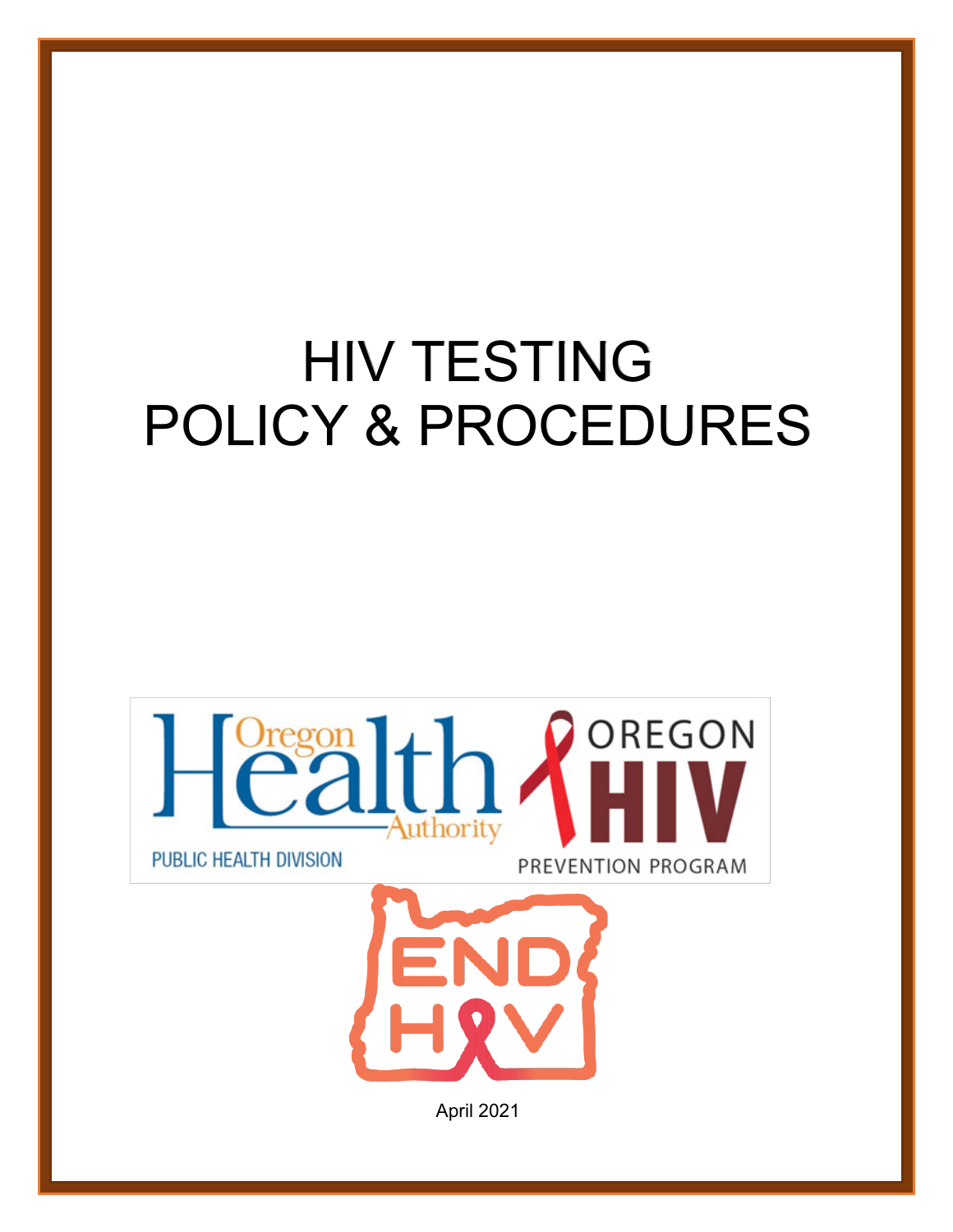# **CONTENTS**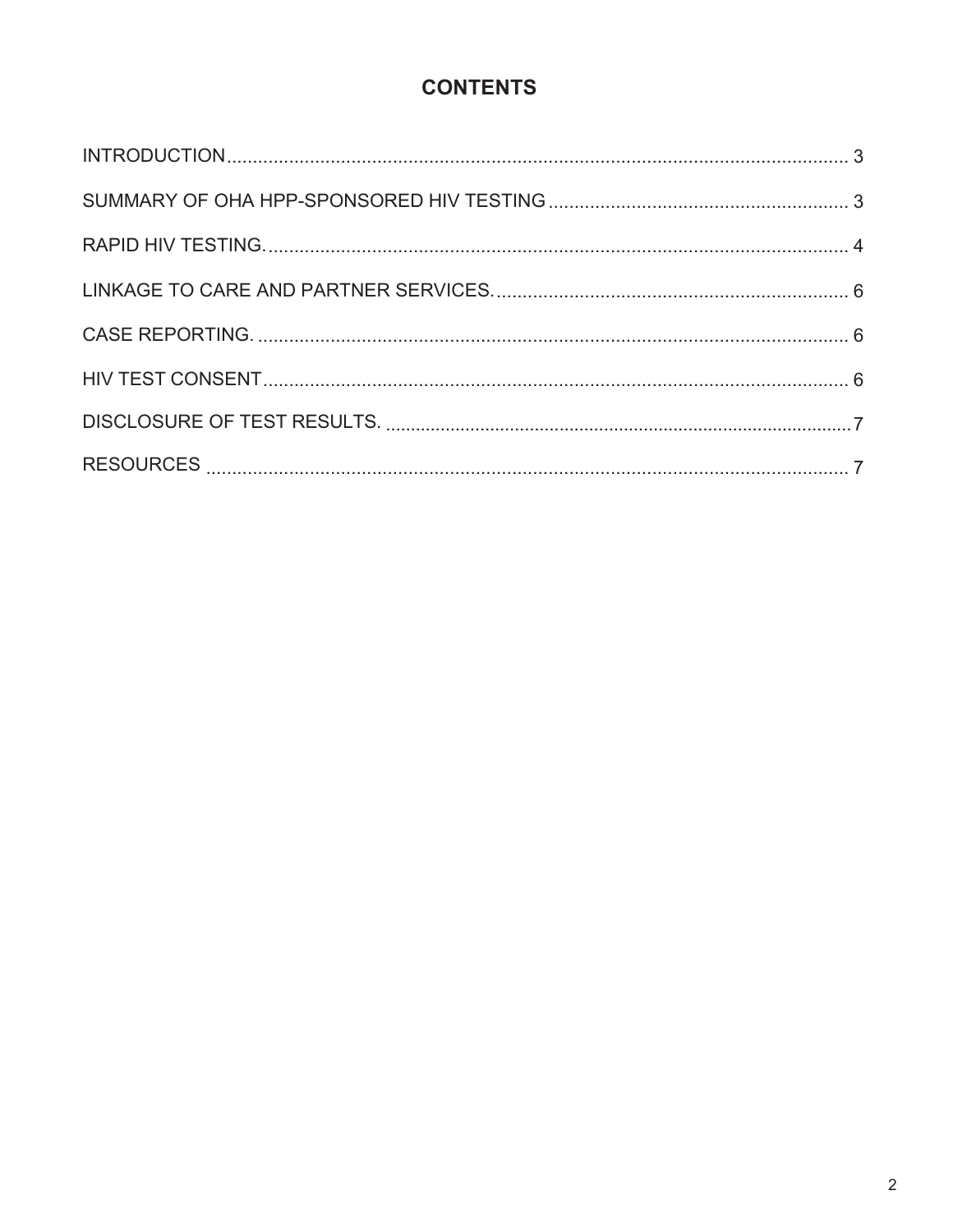# **INTRODUCTION**

This document is intended for any staff person providing HIV testing services funded by theOregon Health Authority, HIV Prevention Program (OHA HPP). The document addresses important policies and procedures relating to the HIV testing process. This document addresses HIV testing provided in-person, either with a rapid HIV test kit or using conventional lab-based testing. This document does not address usage of at-home HIV test kits. Please contact the OHA HPP with questions pertaining to the use of at-home HIV testing kits as part of your overall HIV testing strategy.

### **SUMMARY OF OHA HPP-SPONSORED HIV TESTING**

OHA HPP funding supports targeted, confidential HIV testing by all local public health authorities (LPHAs) and by LPHA subcontractors. Anonymous testing is not permissible using OHA HPP funds.

#### Testing by LPHAs that receive HIV prevention funding under Program Element 7 or EISO Requirements for HIV testing funded by OHA HPP include:

- HIV tests should be ordered using the Oregon State Public Health Laboratory's (OSPHL) green Virology/Immunology Test Request Form. Indicate that this is a funded HIV test by placing "HIV-CTS" in the Study ID box on the test request form. All variables on the HIV Prevention Test Form (form OHA 9810) must be collected and entered into the EvaluationWeb database by the LPHA or their sub-contractor. Please ensure no variables are left unanswered, as blank response fields will not be accepted in EvaluationWeb. The form is available at https://tinyurl.com/HPP-OHA9810. If your facility submits lab orders electronically, please contact the HIV Prevention Program to discuss alternate methods for uploading data into EvaluationWeb.
- Sites which receive EISO funding, but no PE 7 funding should contact OHA HPP staff to discuss processes for uploading required data outside of EvaluationWeb.
- LPHAs should use information from the *Oregon Integrated HIV Prevention and Care Plan 2017-2021* on groups disproportionately impacted by HIV (e.g., MSM, PWID, communities of color, transgender individuals, commercial sex workers), as well as local epi data, to guide decisions on which populations to focus their HIV testing efforts.
- All individuals conducting HIV testing supported with OHA HPP funds must have received training in the essentials of HIV prevention (online training is available at http://bit.ly/trainHIV)
- Other requirements as described in Program Element #07(http://bit.ly/LHD-PE)

Testing by LPHAs that do not receive HIV prevention funding under Program Element 7 For LPHAs that do not receive OHA HPP funding, HPP will continue to cover the cost of conventional (laboratory) testing if:

- The HIV test specimen is submitted to OSPHL with the green Virology/Immunology Test Request Form and "HIV-CTS" is placed in the Study ID box.
- All variables on the HIV Prevention Test Form (OHA 9810) are collected. Blank responses are not permitted.
- The completed HIV Prevention Test Form is mailed to OHA (Attn: Cedric Cicognani, 800 NE Oregon St., Suite 1105, Portland, OR 97232) for data entry.
- The test is conducted among any of the following populations:
	- Gay, bisexual and other men who have sex with men
	- Persons who inject drugs
	- Persons who report having a sex or needle-sharing partner who is HIV-positive
	- Persons diagnosed with a bacterial STD and their partners beingtested/treated
	- Persons with Tuberculosisinfection
	- Persons who do not meet the above criteria, but specifically request an HIV test without it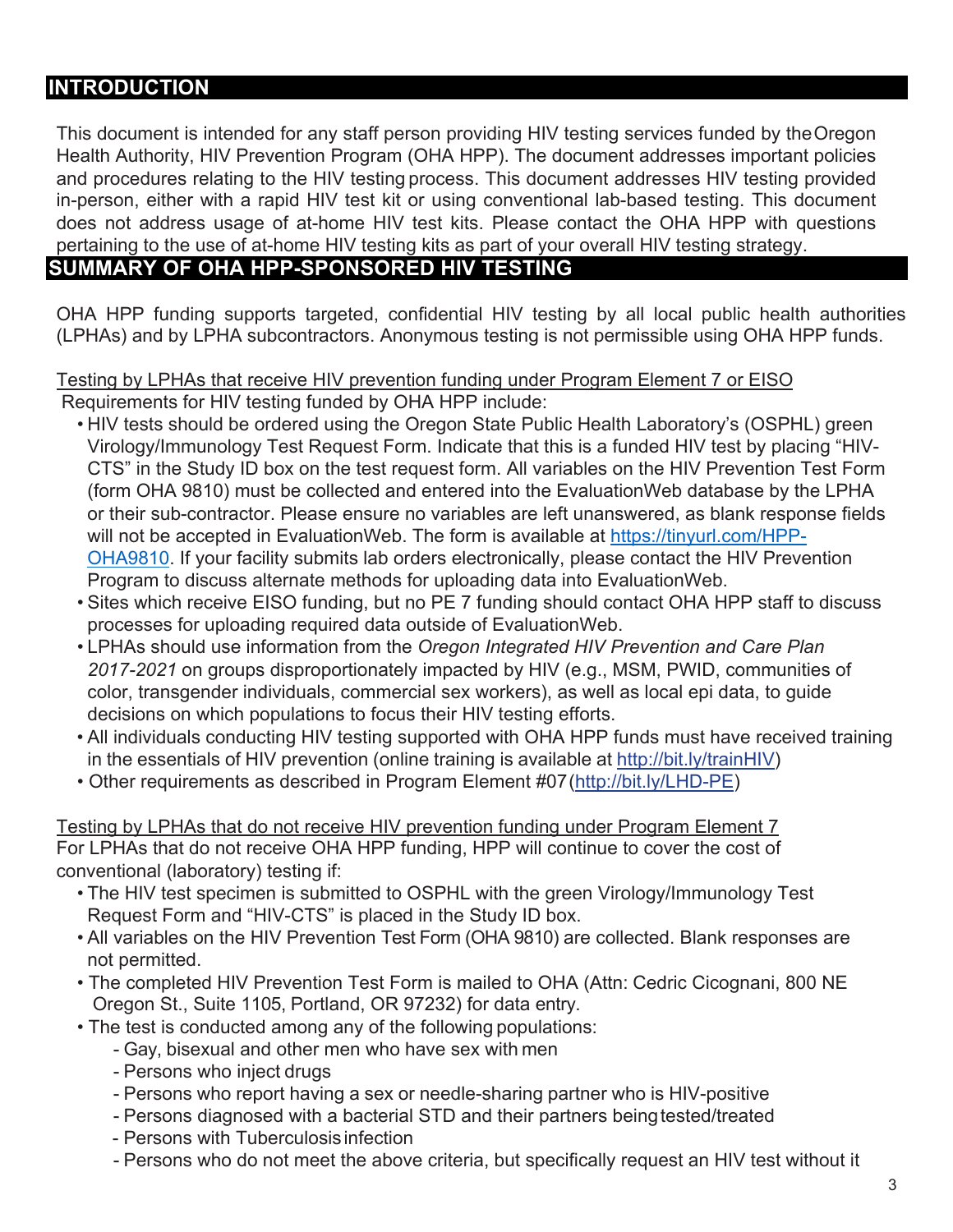being offered first (self-screeners).

HIV tests submitted to the OSPHL that do involve OHA HPP funding should be submitted with a Virology/Immunology Test Request Form (green) with "HIV-CTS" indicated in the Study ID Box. LHDs and subcontractors can order test request forms, test kits and supplies from the state lab using the Stockroom Order Request Form at http://bit.ly/OrderReq

Each test request form contains a unique form ID number. To ensure the accuracy of test results delivered to clients and of data entered in EvaluationWeb, staff should not print or create duplicate copies of test request forms.

The OSPHL tests all HIV specimens using a 4th generation enzyme immunoassay (EIA). The 4th generation immunoassay detects both HIV-1 antigen and antibodies to HIV-1 and HIV-2, resulting in a shorter window period\* than rapid HIV antibody tests. For most people, the 4th generation immunoassay can detect HIV infection within three weeks following an exposure, but no sooner than about two weeks. In rare cases, it may take longer than three weeks to detect infection. If the initial EIA result is positive, a second test that differentiates between HIV-1 and HIV-2 (BIO-RAD Geenius) is conducted. The test result will indicate whether HIV-1, HIV-2, or a dual infection is present, provided the specimen was received by OSPHL within 69 hours of collection. If the second test is negative or gives an indeterminate result, the state lab will automatically send the specimen to an out-of-state lab for HIV nucleic acid testing (NAT). This viral load testing is used to determine the status ofinfection. Further information on OSPHL's HIV testing laboratory services can be found at: https://public.health. oregon.gov/LaboratoryServices/. All HIV screening results released from OSPHL will include the following comments to guide your patient care: If HIV screening is **Positive**: "*If this test was ordered to confirm a positive or preliminary positive rapid HIV test, the State HIV Medical Director, Dr. Tim Menza, recommends that the patient be referred for immediate medical care."* If HIV screening is **Negative**: *"If this test was ordered to confirm a positive or preliminary positive rapid HIV test, but the client's risk raises concern for acute or early HIV infection, Dr. Tim Menza recommends viral load testing or immediate referral to medical care for a timely diagnosis."*

### **RAPID HIV TESTING**

In addition to testing conducted at the OSPHL, some LPHAs and subcontractors offer rapid HIV testing. Rapid testing technology provides an HIV screening test result within 30 minutes or less. A variety of rapid HIV tests are approved by the U.S. Food and Drug Administration (FDA) and available for use in Oregon. A table comparing the cost, shelf life and other features of rapid tests suitable for use in non-clinical settings can be found at http://bit.ly/HIVrapidtests. Most rapid tests only detect HIV antibodies, and some may not produce a reactive test result for up to several months following infection. The manufacturer's pamphlet included with the test kit should contain more detailed information about the window period. All rapid test kits can be processed using fingerstick whole blood samples. Some rapid test kits also may be processed with oral fluid. The OHA HPP discourages use of rapid testing with oral fluid due to the delay in detection of HIV antibodies in oral fluid when compared to blood. Staff offering rapid HIV testing should complete appropriate training in rapid HIV test methods from the rapid test kit manufacturer(s). OHA HPP staff can provide assistance connecting with HIV test kit manufacturers in order to obtain the required training.

The algorithms on the following page describe the possible outcomes of rapid HIV testing and the resulting actions needed.

\*The window period is the time between first infection and when a test can reliably detect that infection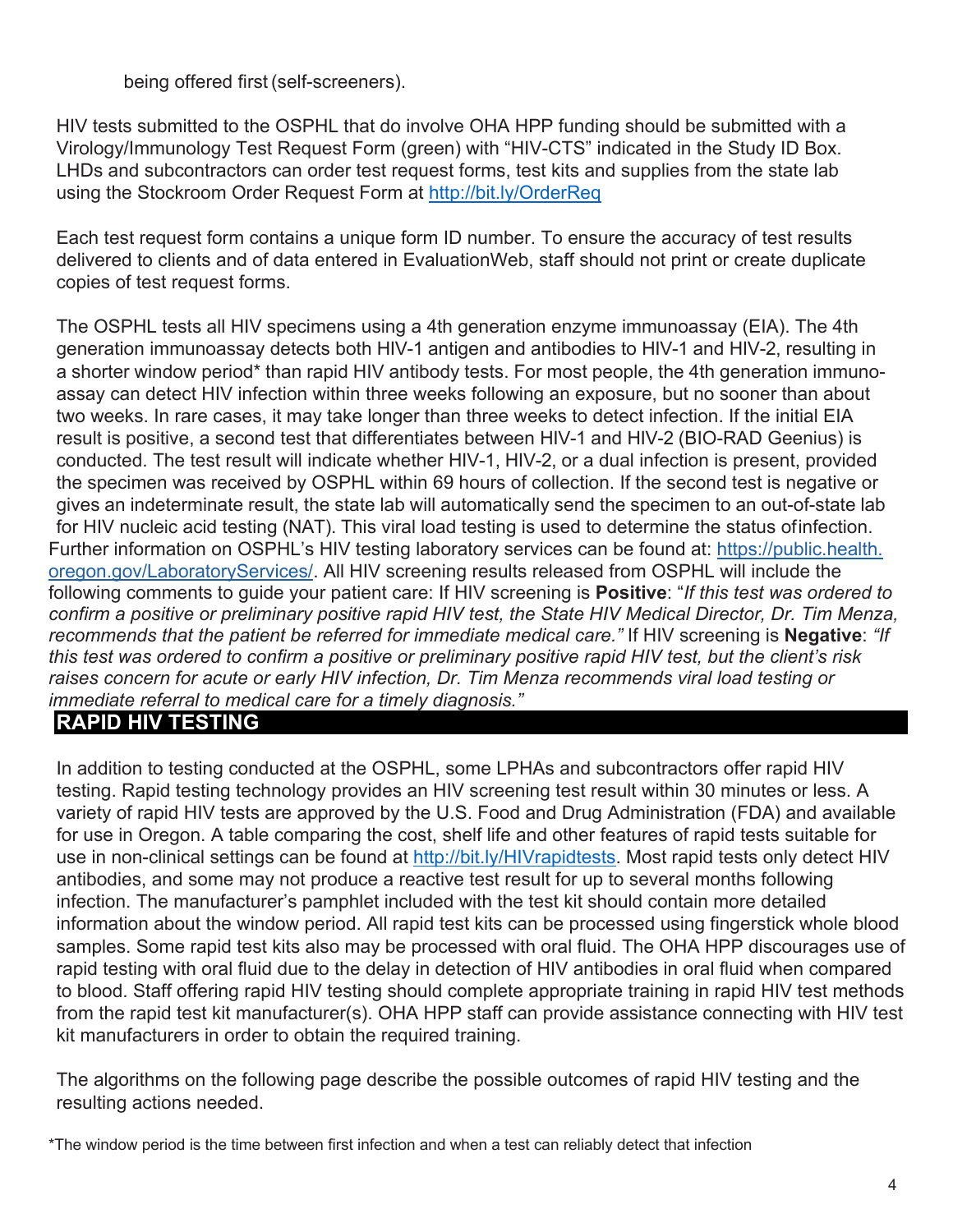# **RAPID HIV TEST ALGORITHMS**



**\***If client is showing symptoms of acute HIV infection, has HIV risk, and may have been exposed during the window period, consider additional testing after consultation with your site's medical director or the OHA HIV medical epidemiologist. \*\*If rapid tests are used for preliminary and confirmatory testing, 1.) the test kits must be produced by a different manufacturer and 2.) the rapid test used for confirmatory testing should be one with an equivalent sensitivity.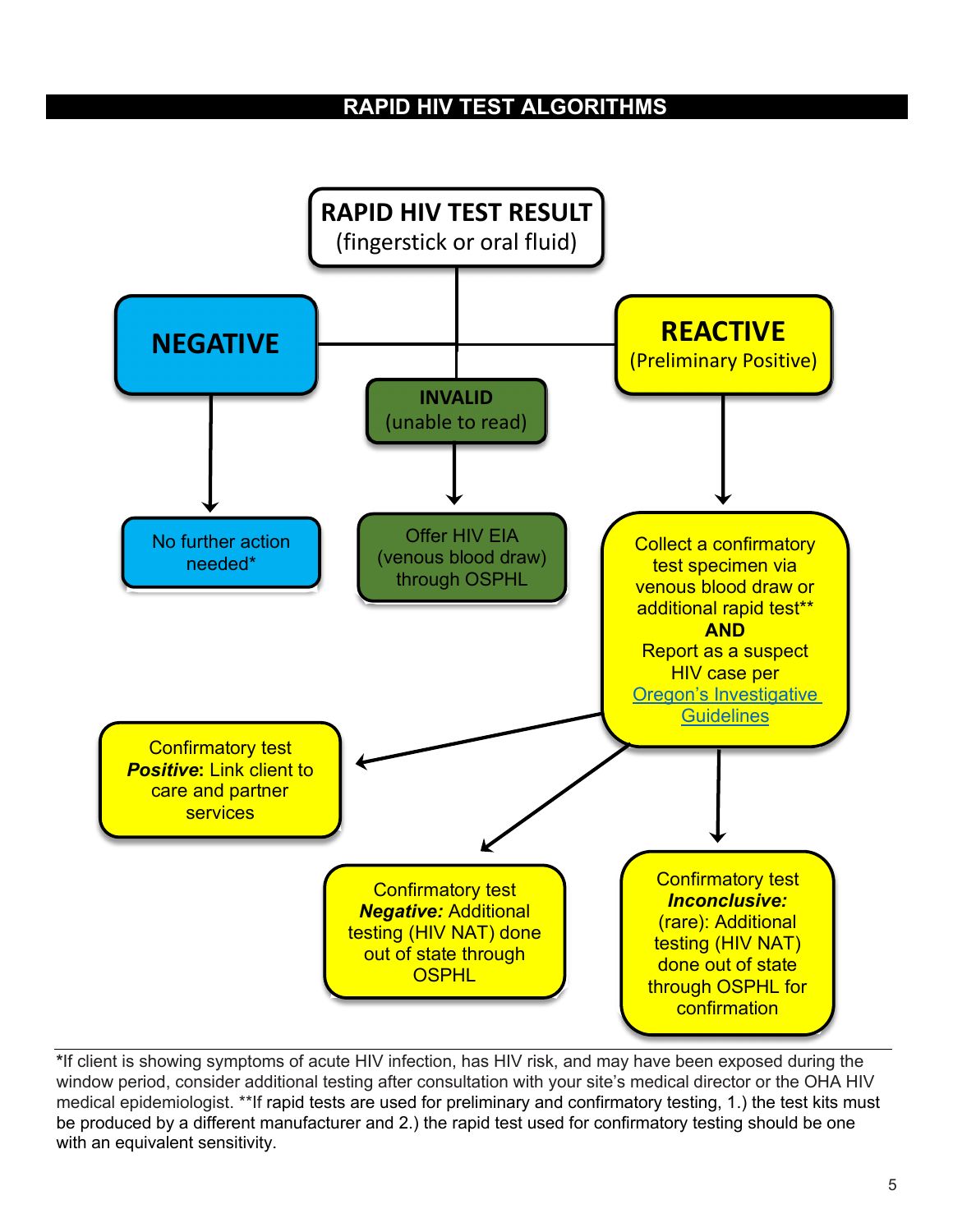# **LINKAGE TO CARE AND PARTNER SERVICES**

For persons testing HIV positive, timely linkage to care and treatment and to Partner Services is critical. Treatment is instrumental in improving health outcomes for people with HIV. With treatment, most people with HIV can live to their senior years. Moreover, people with HIV who are in treatment and maintain an undetectable viral load have no risk of transmitting HIV through sex<sup>1</sup>. For information about case management information by county, visit http://bit.ly/FindCaseMgr. HIV case management supports people living with HIV by assisting with linkage to medical care, insurance navigation, and removing barriers to support sustained treatment and wellbeing.

Partner Services is a set of free services to help ensure that people diagnosed with HIV or other STDs 1) receive their test result, 2) access treatment and 3) have an opportunity to identify their sex and needle-sharing partners and receive assistance notifying them of their potential exposure and the need for testing and/or treatment. Partner Services are a highly effective means of identifying persons with undiagnosed infection. Often, Partner Services are initiated following case reports. However, if linkage to Partner Services can occur sooner (e.g., in conjunction with the delivery of test results), this practice may save staff time, reduce barriers to contacting the client (index patient) and result in timelier partner notification. Technical assistance and resources around the provision of Partner Services are available from OHA, including an online training at http://bit.ly/trainHIV. Early Intervention Services and Outreach (EISO) is available in several Oregon counties which provides additional resources to support linkage to care efforts and enhanced partner services outreach and testing.

# **CASE REPORTING**

Oregon Administrative Rules require laboratories and physicians to report HIV cases to Local Public Health Authorities (LPHAs) and LPHAs to report HIV cases to the OHA Public Health Division. HIV case reporting allows public health programs to monitor the epidemic, to evaluate prevention and care programs, and to identify persons who may need services (e.g., treatment, Partner Services) and link them to services.

For more information about HIV case reporting requirements, please review Oregon's Investigative Guidelines for HIV at http://bit.ly/OR-IG. Questions related to HIV testing in Oregon may be directed to Josh Ferrer, HIV/STD Prevention Program Manager, at (971) 673-0153 or joshua.s.ferrer@dhsoha.state.or.us

### **HIV TEST CONSENT**

Clients receiving an HIV test from a licensed health care provider or designee must be notified that HIV testing may occur and given an opportunity to decline testing (ORS 433.045, as amended Oregon Laws 2012, Chapter 26). Clients can be notified verbally or in writing via a general medical consent form, brochure, fact sheet, sign-in sheet or signage in a waiting area. As each HIV test site funded by OHA is under the oversight of a physician, test sites may implement opt-out HIV testing as described above or use an HIV test consent form. This is a local decision.

1. Centers for Disease Control and Prevention. " "HIV Treatment as Prevention." February 22, 2021.